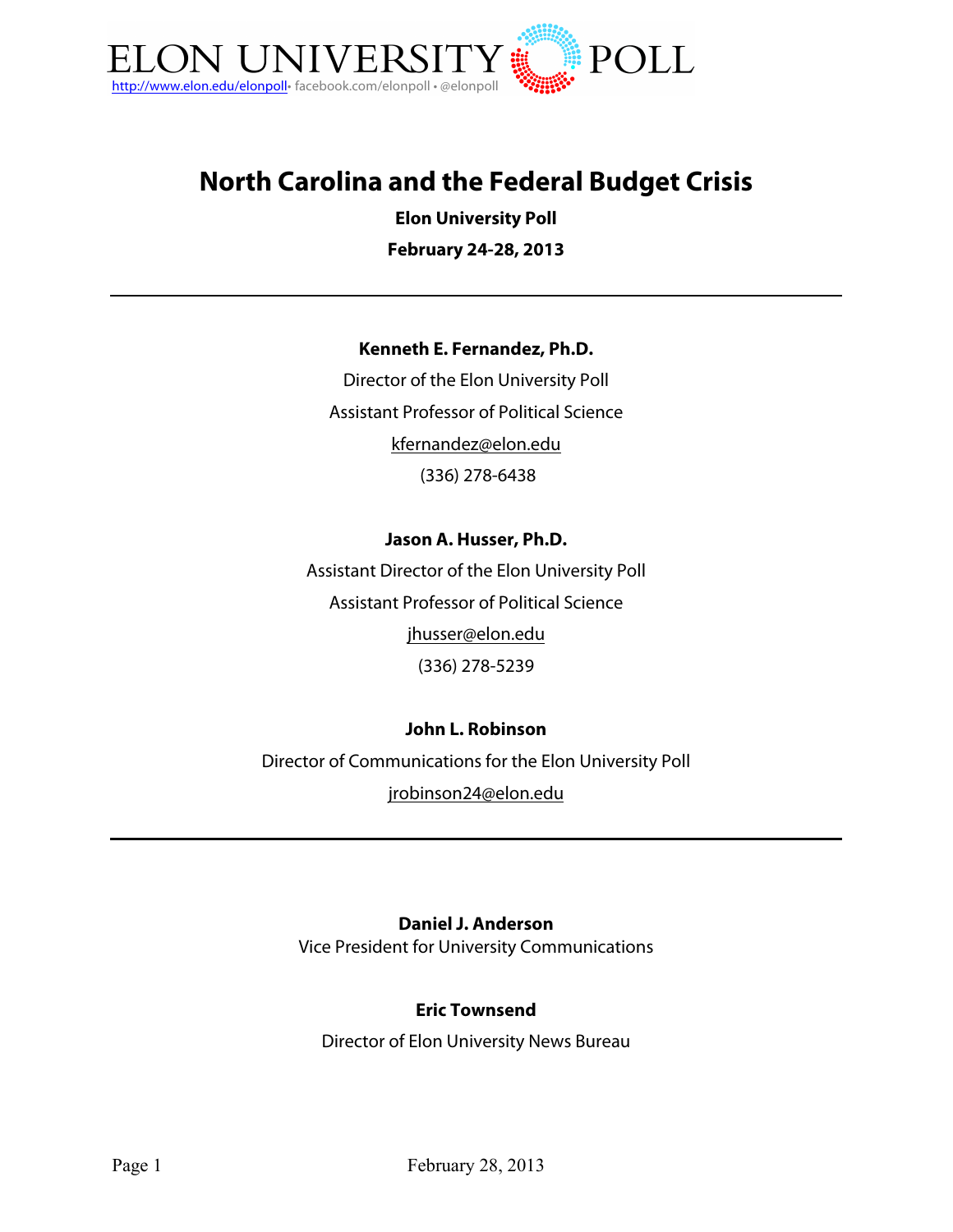

# **Concern over the federal budget crisis looms large in North Carolina**

A February 2013 survey conducted by the Elon University Poll found that many North Carolina residents are worried about a pending federal budget crisis with automatic across-the-board spending cuts set to take effect March 1, 2013. Seventy percent of survey respondents said they were at least "somewhat worried" about sequestration – a reduction of \$85 billion in government spending this year - and



the poll found noticeable differences based on partisan identification and age.

Approximately 43 percent of Democrats said they were "very worried" about the budget crisis compared to 34 percent of Republicans and 34 percent of Independents. And although the automatic spending cuts will not impact Social Security or Medicare, older respondents were much more worried than younger respondents. Forty-four percent of respondents 65 and older said they were "very worried" about spending cuts, while only 32 percent of those between the ages of 18 and 30 said they were very worried.

> *"Almost seventy-percent of North Carolina residents are worried about the federal budget crisis and across-the-board spending cuts."*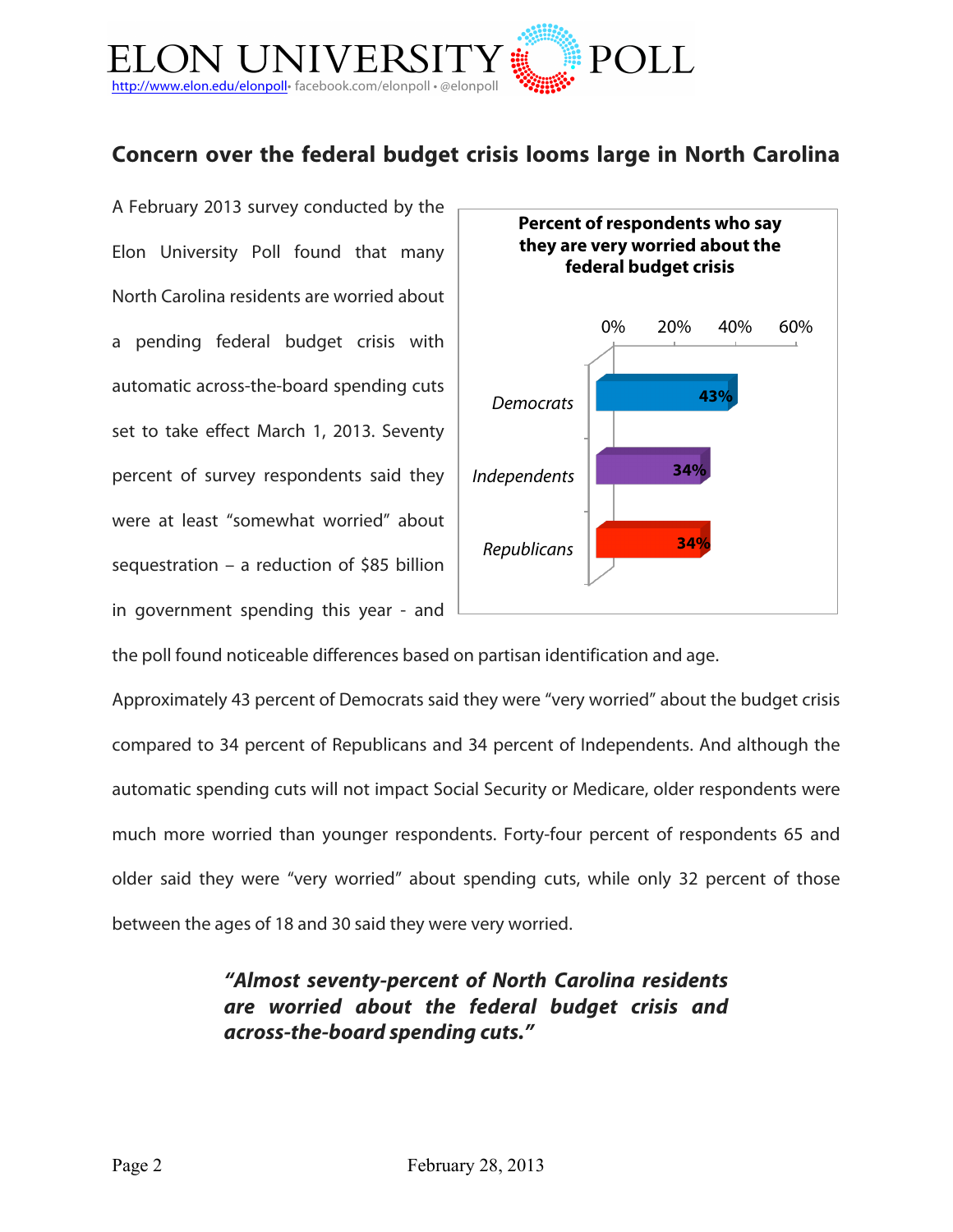

# **Who will be blamed for Sequestration?**

North Carolinians place more blame on Congress than the president for the current fiscal dilemma. When asked if the president or Congress deserves more blame for the budget crisis,

most respondents (54 percent) chose Congress, 22 percent said the president, and 17 percent said both deserve the blame for the federal budget impasse. The image of both the president and Congress seem tarnished by the impending deadline.

*"The President seems to be weathering the budget crisis far better than Congress."*



Approval for Congress is typically very low, generally averaging around 30 percent in national

polls taken since the 1970s. As sequestration and automatic cuts become ever more likely,

| Do you approve or disapprove of the<br>way Congress is doing its job? |         |
|-----------------------------------------------------------------------|---------|
|                                                                       | %       |
|                                                                       | Approve |
| Republicans                                                           | 13%     |
| Independents                                                          | 10%     |
| Democrats                                                             | 13%     |
|                                                                       |         |

Congress's approval rating seems to be approaching an all-time low in North Carolina, with only 11 percent approving of the way Congress is doing its job. Republicans and Democrats are equally disappointed in Congressional job performance (13 percent

approval), while 10 percent of Independents approve of the job Congress is doing. The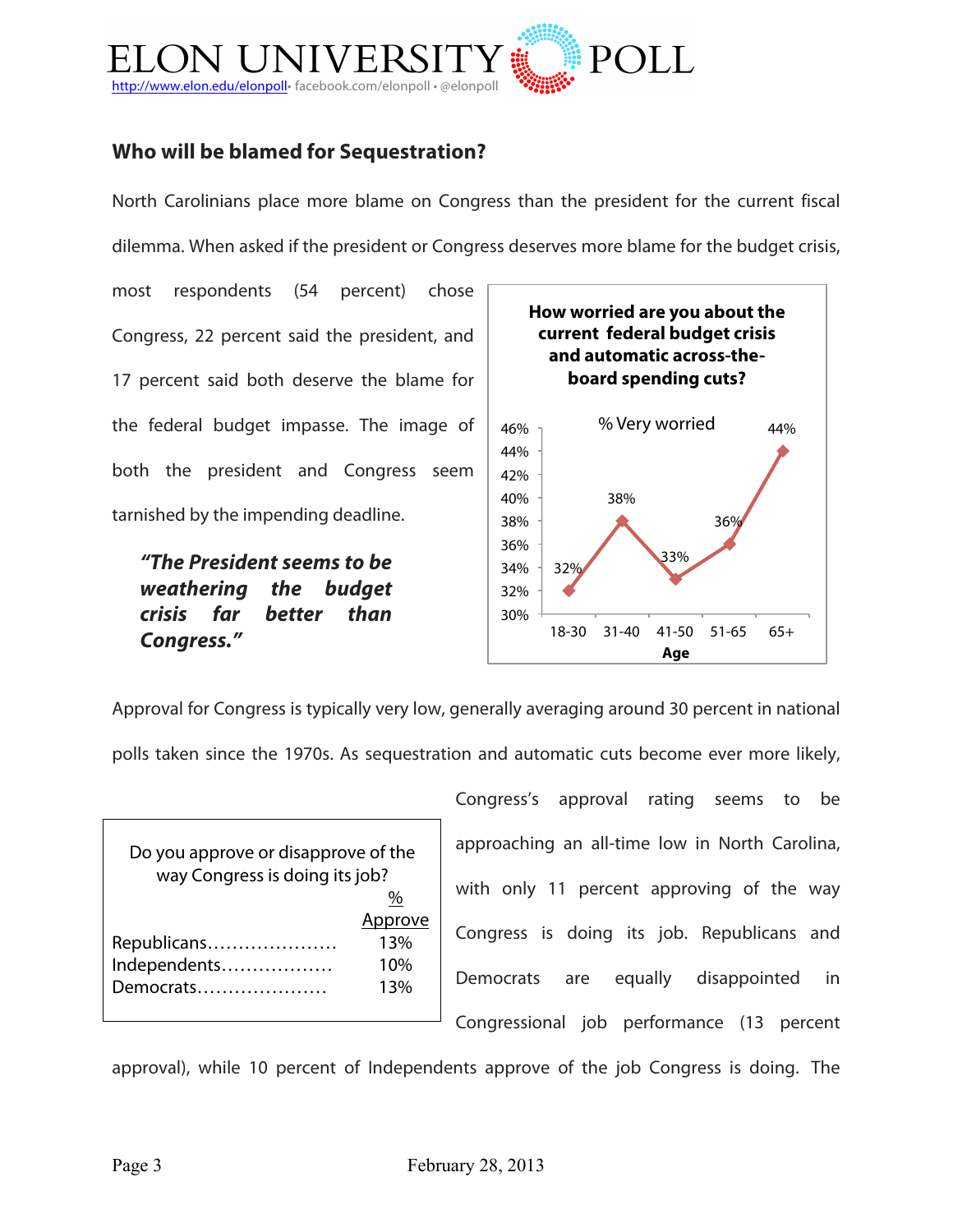

president seems to be weathering the budget crisis far better than Congress. Forty-eight percent of respondents in the state said they approve of the job Barack Obama is doing as president compared to 45 percent who disapprove.

# *"Both parties seem to share part of the blame for failing to reach an agreement to avoid sequestration."*

Thirty-four percent of those surveyed in North Carolina believed Republicans deserved the brunt of the blame for the budget crisis compared to 28 percent who blamed the Democrats. A sizable portion of those sampled (32%) indicated that neither or both parties are to blame. This suggests that both parties risk significant political damage from budgetary fallout. However, Republicans seem somewhat more exposed than Democrats.

**-Dr. Kenneth E. Fernandez and Dr. Jason A. Husser**

| Mode:                      | Live Interviewer RDD Telephone Interviews<br>(Dual Frame: Cell Phone and Landlines) |
|----------------------------|-------------------------------------------------------------------------------------|
| Sample Area:               | <b>North Carolina</b>                                                               |
| Dates in the field:        | February 24 - February 28, 2013                                                     |
| Sample Size                | 891                                                                                 |
| Margin of Error            | $\pm$ 3.28                                                                          |
| Confidence Level           | 95%                                                                                 |
| <b>Weighting Variables</b> | Age, Race, Gender, and Phone Ownership                                              |

# **Basic Methodological Information**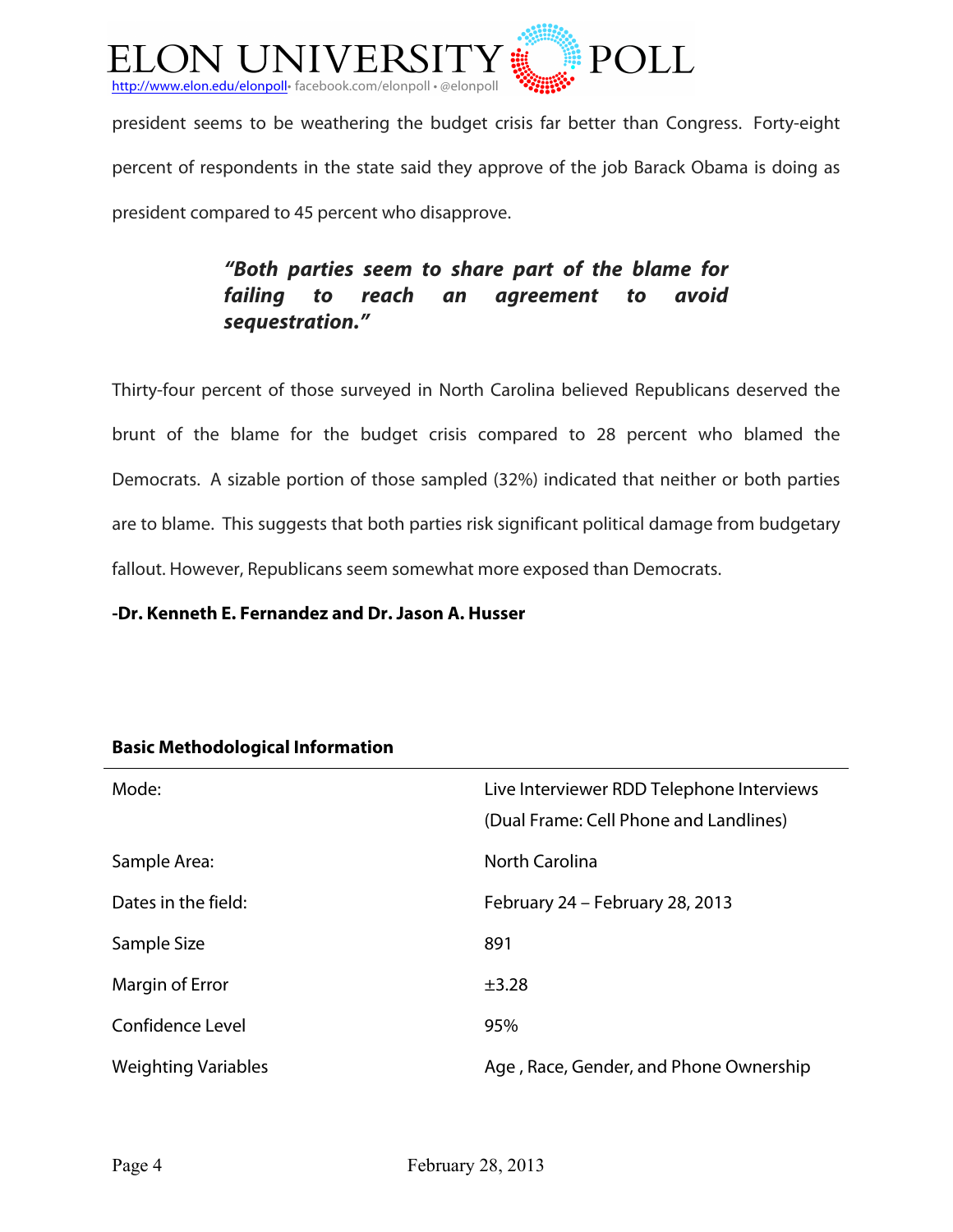

### Do you approve or disapprove of the way Barack Obama is handling his job as president?

|  | $\%$ |
|--|------|
|  |      |
|  |      |
|  |      |
|  |      |

## Do you approve or disapprove of the way Congress is doing its job?

|  | $\%$ |
|--|------|
|  |      |
|  |      |
|  |      |
|  |      |
|  |      |

### How worried are you about the current federal budget crisis and automatic across-theboard spending cuts?

| $#$ $\%$ |
|----------|
|          |
|          |
|          |
|          |
|          |
|          |
|          |

#### Do you think Congress or the President deserves more blame for the current budget crisis?

| $\frac{\#}{4}$ and $\frac{96}{4}$ |  |
|-----------------------------------|--|
|                                   |  |
|                                   |  |
|                                   |  |
|                                   |  |
|                                   |  |
|                                   |  |

### Do you think Republicans or Democrats deserves more blame for the current budget crisis in Washington?

| $\#$ and $\#$ and $\#$ and $\#$ | $\%$ |
|---------------------------------|------|
|                                 |      |
|                                 |      |
|                                 |      |
|                                 |      |
|                                 |      |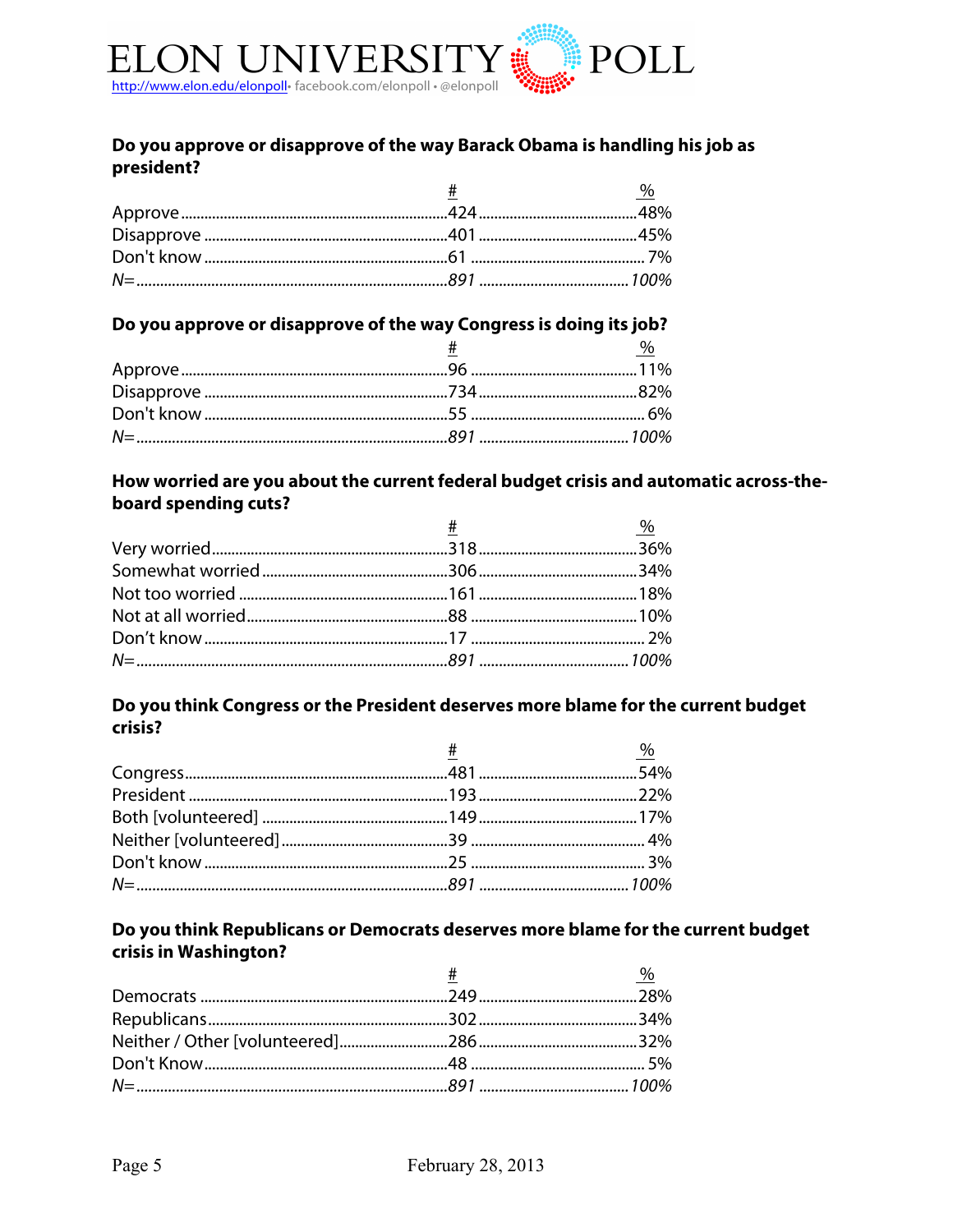

#### **Methodology**

The Elon University Poll uses a stratified random sample of households with telephones and wireless (cell) telephone numbers. Our target margin of error is at a maximum +/- 3 percent based on a 95 percent confidence interval. Please direct questions about the Elon University Poll's methodology to the Director of the Elon University Poll, Dr. Kenneth Fernandez at 336- 278-6438 or kfernandez@elon.edu.

#### **Procedures Used for Conducting the Poll**

The Elon University Poll typically conducts surveys over a five-day period. Live interviewers call from 4:30 p.m. to 9:00 p.m. during the week and from 1:00 p.m. to 6:00 p.m. during the weekend. Each survey report specifies dates and times called. The Elon University Poll uses CATI system software (Computer Assisted Telephone Interviewing) for the administration of surveys. We attempt to reach each working telephone number in the sample up to five times. We only interview residents of North Carolina who are over 18.

#### **Additional Methodological Decisions**

#### Branching Questions

For many questions with multiple response options, we program our surveys to branch into a secondary probing question.

"Don't Know" & "Refused" Response Options

All questions include an option for respondents to volunteer "don't know" or to refuse. In the vast majority of questions, interviewers do not prompt "don't know" responses.

Weighting

We typically weight results from the Elon University Poll on multiple demographic characteristics: race, gender, household size, region, education, and age. Weighting rarely leads to substantial changes in results. We use demographic characteristics of registered voters when possible. We use iterative raking, adjusting one dimension at a time. We include detailed information about weighting of survey samples for each poll on both the Elon University Poll website and within released reports.

Within Household Randomization

For landlines, we use the common "oldest-youngest" technique to ensure within household randomization. We assume cellphones belong to an individual rather than a household. Thus, we do not conduct within-household randomization within our cellphone sample.

#### Completion Criteria

An interview is a complete only if a respondent progresses through the entire survey. Respondents who hang up before completing the last question or who refuse to more than 20 percent of the questions are incompletes.

#### Support for Transparency

The Elon University Poll supports transparency in survey research and is a supporter of the American Association for Public Opinion Research Transparency Initiative, which is a program promoting openness and transparency about survey research methods and operations among survey research professionals and the industry. All information about the Elon University Poll that we released to the public conforms to reporting conventions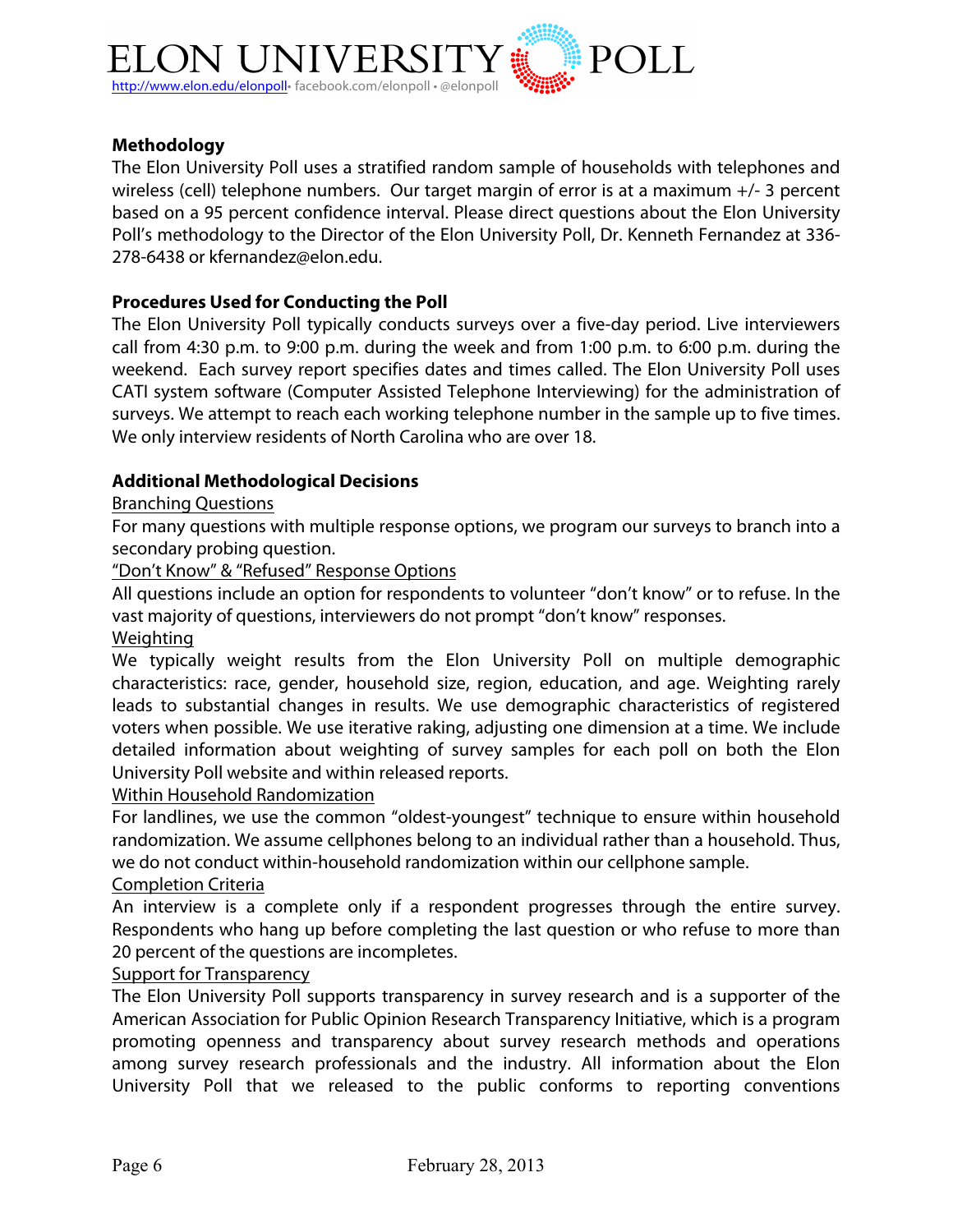

recommended by the American Association for Public Opinion Research and the National Council on Public Polls.

### Question Construction and Question Order

In releasing survey results, the Elon University Poll provides the questions as worded and the order in which respondents receive these questions. In some cases question ordering rotates to avoid biases. In an effort to provide neutral, non-biased questions, we attempt to observe conventional question wording and question order protocols in all of our polls. In order to avoid recency or primacy effects, we randomize candidate names and directional response options (e.g. support / oppose) within the text of each question. We pretest every questionnaire multiple times before entering the field.

## **Sampling**

Survey Sampling International, LLC, provide samples of telephone numbers. To equalize the probability of telephone selection, sample telephone numbers are systematically stratified according to subpopulation strata (e.g., a zip code, a county, etc.), which yields a sample from telephone exchanges in proportion to each exchange's share of telephone households in the population of interest. Estimates of telephone households in the population of interest are generally obtained from several databases. Samples of household telephone numbers are distributed across all eligible blocks of numbers in proportion to the density of listed households assigned in the population of interest according to a specified subpopulation stratum. Upon determining the projected (or preferred) sample size, a sampling interval is calculated by summing the number of listed residential numbers in each eligible block within the population of interest and dividing that sum by the number of sampling points assigned to the population. From a random start between zero and the sampling interval, blocks are selected systematically in proportion to the density of listed household "working blocks."

A block (also known as a bank) is a set of contiguous numbers identified by the first two digits of the last four digits of a telephone number. A working block contains three or more working telephone numbers. Exchanges are assigned to a population on the basis of all eligible blocks in proportion to the density of working telephone households. Once each population's proportion of telephone households is determined, then a sampling interval, based on that proportion, is calculated and specific exchanges and numbers are randomly selected.

The wireless component of the study sample starts with determining which area codeexchange combinations in North Carolina are included in the wireless or shared Telcordia types. Similar to the process for selecting household telephone numbers, wireless numbers involve a multi-step process in which blocks of numbers are determined for each area codeexchange combination in the Telcordia types. From a random start within the first sampling interval, a systematic nth selection of each block of numbers is performed and a two-digit random number between 00 and 99 is appended to each selected nth block stem. The intent is to provide a stratification that will yield a sample that is representative both geographically and by large and small carrier. From these, a random sample is generated.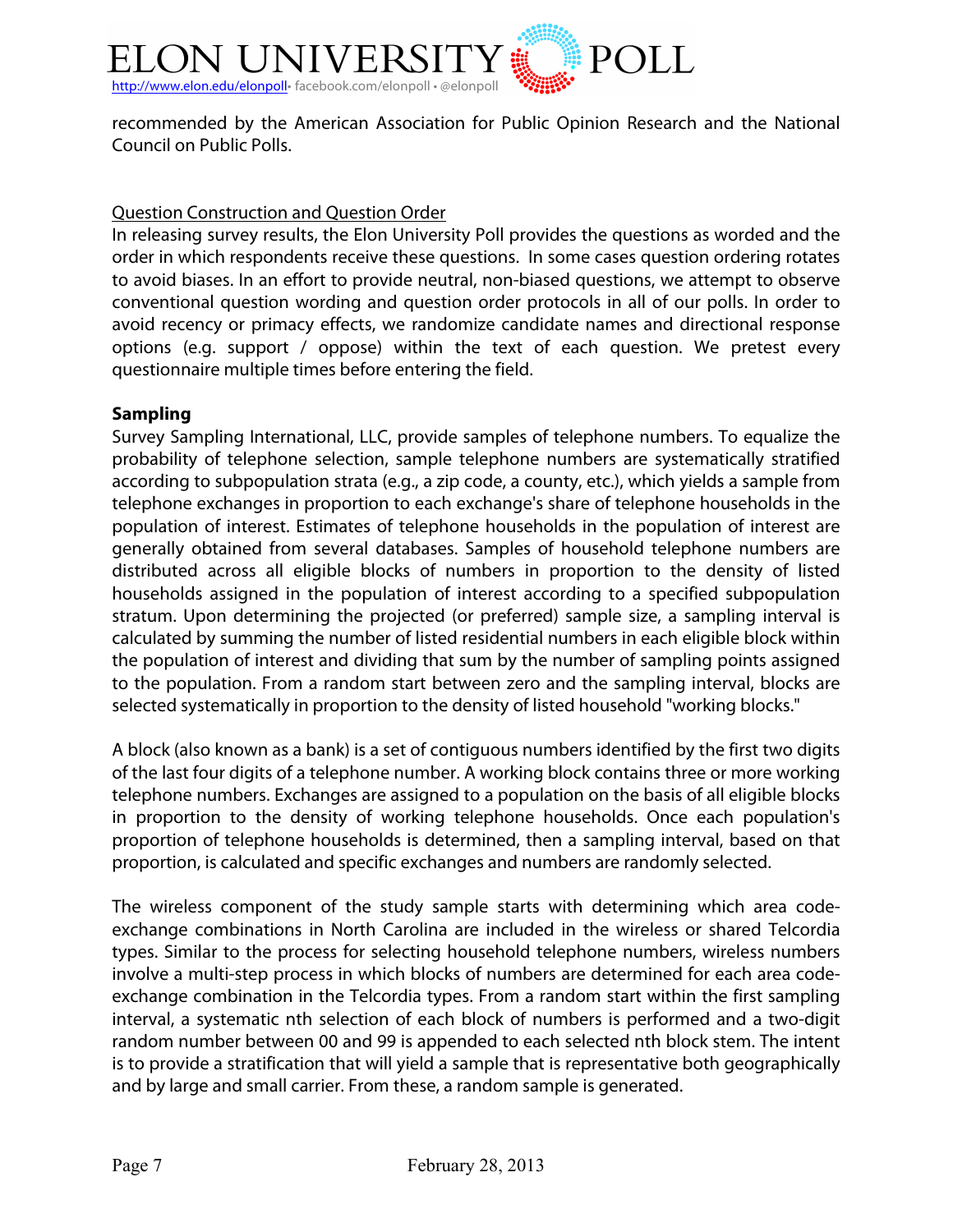

Because exchanges and numbers are randomly selected, unlisted as well as listed numbers are included in the sample. Thus, the sample of numbers generated for the population of interest constitutes a random sample of telephone households and wireless numbers of the population.

#### **Frequently Asked Questions about our Methodology**

- 1. *Who pays for the Elon University Poll?* Elon University fully funds the Elon University Poll.
- 2. *Does the Elon University Poll favor a certain party?* The Elon University Poll is an academic, non-partisan survey. We do not engage or work with any political candidates or parties. We employ best practices to ensure the results are not biased.
- 3. *Where do you get your numbers?* We obtain samples of randomized phone numbers from Survey Sample International.
- 4. *How many times do you call a number before giving up?* We attempt to complete each working number five times before removing it from the sample.
- 5. *Do you call both cell phones and land lines?* Yes. We use a mixed sample of both cell phones and landlines. We weight on phone ownership to adjust for the higher probability of selection of those who own both cell phones and landline phones.
- 6. *Does the Elon University Poll do IVR surveys or automated "robopolls"?* No. Well-trained students at Elon University conduct all our interviewers.
- 7. *Do you report non-response rates?*

Yes. We report non-response rates based on AAPOR guidelines. The response rate for the February 28, 2013 Poll was 8%, which approximates the national average response rates of high quality survey organizations.

8. *Do you weight the data?*

Yes. We apply weights to the data. An iterative proportional fitting algorithm generates weights based on Census parameters of residents in North Carolina.

9. *Do you randomize response options?*

Yes. We rotate the order of candidate names in all applicable questions. We also rotate order of text for other questions, such as those that include response options such as "more" and "less." Furthermore, we rotate the order of some questions themselves if we suspect the order of a question could bias results.

10. *Do you conduct within-household randomization?*

Yes. For landlines, we use the common "oldest-youngest" rotation to ensure within household randomization. We assume cellphones belong to an individual rather than a household. Thus, we do not conduct within-household randomization within our cellphone sample.